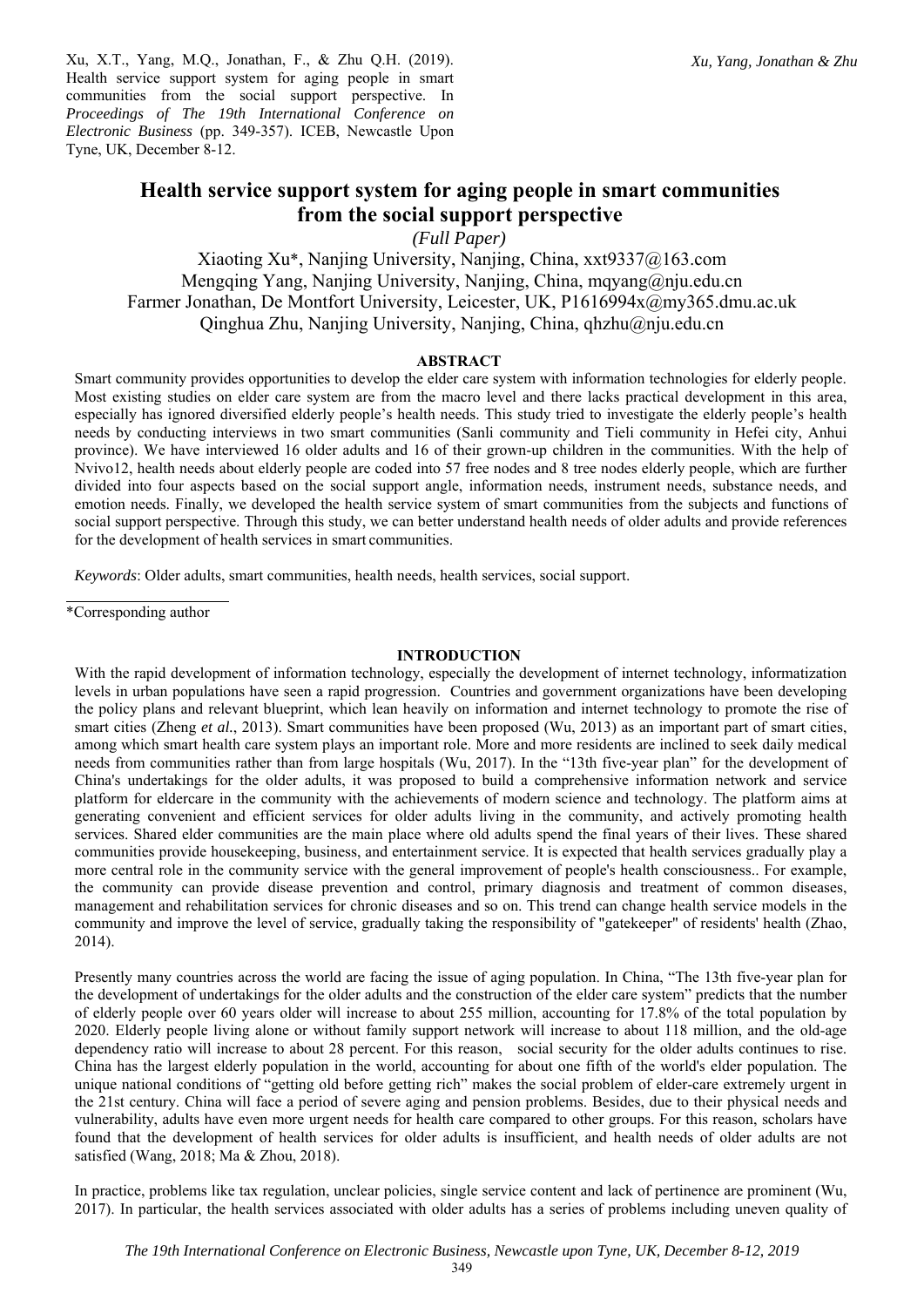information, insufficient accuracy of data sources, unreasonable service and a lagging data update (Qian *et al.*, 2018). According to a report by Tencent entitled "big health industry data insight report" in 2019, the older adults are the main force within the health industry, and they are interested in obtaining health knowledge, exchanging health information, seeking health products and process of medical treatment, especially in sharing health information and product use (Tencent, 2019). The older adults have gradually become the focus of health care services. Existing research on older adults' health service needs in smart communities is too general. The older adults' health care needs are not clear, and the health services of smart communities lack theoretical guidance. This study aims at exploring old adults' health needs through semistructured interviews and constructing a health service system for smart communities. We expect to contribute to the personalized health management service, enrich the relevant theory of health services and promote the development of health service of smart communities in practice.

### **LITERATURE REVIEW**

### **Health Needs**

The existing research on health needs mainly focuses on the field of medical healthcare and information science. The former focuses on certain type of disease and specific user group, while the latter pays more attention to health information needs. For example, the health needs of patients with scoliosis are mainly mental and physical health needs (Xue, 2019). Pregnant women's' health needs in clinics of obstetrics and gynecology are related to nutrition, fetal education and analgesia (Xie & Liu, 2018). The health needs of college teachers are regular physical examination, health education methods, disease prevention, healthy life and healthy diet (Zhao *et al.*, 2012). The health needs of trafficked people are an individuals' entitlement to healthcare, availability of healthcare resources, providers of key knowledge, and the unique demands of trafficked individuals (Williamson et al, 2020). There is a difference in mental health needs of rural residents and their urban counterparts, mainly access in prescription medications (Kirby *et al.*, 2019). For health information needs, some scholars have found that breast cancer and diabetic patients are interested in topics such as nutrition, specific diseases, and fitness (Cleveland *et al.*, 2008). The health information needs of cancer patients undergoing chemotherapy mainly focus on disease treatment and symptom control (Youssef *et al.*, 2019). Pregnant women pay more attention to health information regarding the unborn child, nutrition and childbirth (Ghiasi, 2019). As for the health needs of the older adults, it is found health care and related diseases is the main content of health information queries (Hou & Sun, 2015). The health needs of the urban elderly are more likely to come from medical consumption, chronic disease care and medical insurance (Song & Liu, 2007). Abdi *et al.* (2019) believed that older adults face physical, social and psychological challenges and are in urgent need on information support in social activities, relationships and mental health. Palmer *et al.* (2014) found that older adults living in the community were paying close attention to bladder health, nocturia, drug safety, physical activity/exercise through a "health hydrate" project. It is found that the research on older adults' health needs is not clear and the connotations are macro. Older adults' health needs tend to be diversified with multi-level characteristics. For example, Stephen (2012) said that elderly care needs an all-round and multi-angle excavation.

### **Health Service**

Western health services developed earlier than Chinese services. The health service practice and theoretical development are relatively mature, for instance, Britain's National Health Service has an established information service system to increase the system efficiency of health services. It also brings the health service competition at the community level, which aims to fundamentally protect the health of the residents, and make it easier to get satisfactory health service (Liu *et al.*, 2013). The community level heath care services reduce hospital costs yet community users can make diagnoses of diseases according to relevant data and have timely feedback on a resident's health status (Breslow *et al.*, 2004). Some communities construct health-monitoring systems that can integrate and share medical resources and health information (Stefanov *et al.*, 2004). There are also communities that build health management systems to guide community users by tele-therapy (A1- Attas *et al.*, 2012; Beul *et al.*, 2010). Chinese scholars started relatively late and mainly focus on the technology and countermeasures. Liu & Wu (2007) put forward technologies of using residential networks and built a health service system for primary care. Yan (2018) designed remote collection platforms for community health services by using Spring, Spring MVC & Mybatis (SSM), and achieve dynamic effect in JSP by Java Script+j Query, through which doctors can diagnose remotely based on the physiological characteristics of users. At the same time, Zhang *et al.* (2013) proposed the "hospital & community & family" health service model for chronic diseases, by which patients can share health information, make full use of medical resources and establish close doctor-patient relationship. Yue & Li  $(2014)$  proposed that community health services should be given high priority in the social system, so that social organizations can take full role in the process and the health consciousness of community users can be enhanced. Concerning research on health services for the older adults, Niwa & Nishi (2017) suggested the information platform for smart communities should pay more an attention to the acquisition and sharing of data for older adults. Hamada *et al.* (2019) used people aged 75 years or older in Japan as samples and concluded that consultations with physicians and an increased use of inpatient services are key factors. Buchner *et al.* (1997) found older adults living in a community are concerned with health services regarding short-term exercise map, gait, balance, and physical health status. However, in the research on China's national conditions, especially the smart communities, this new pension mode is rarely found.

### **Social Support**

As a classical sociology theory, social support theory has been playing a central role. Previous studies have different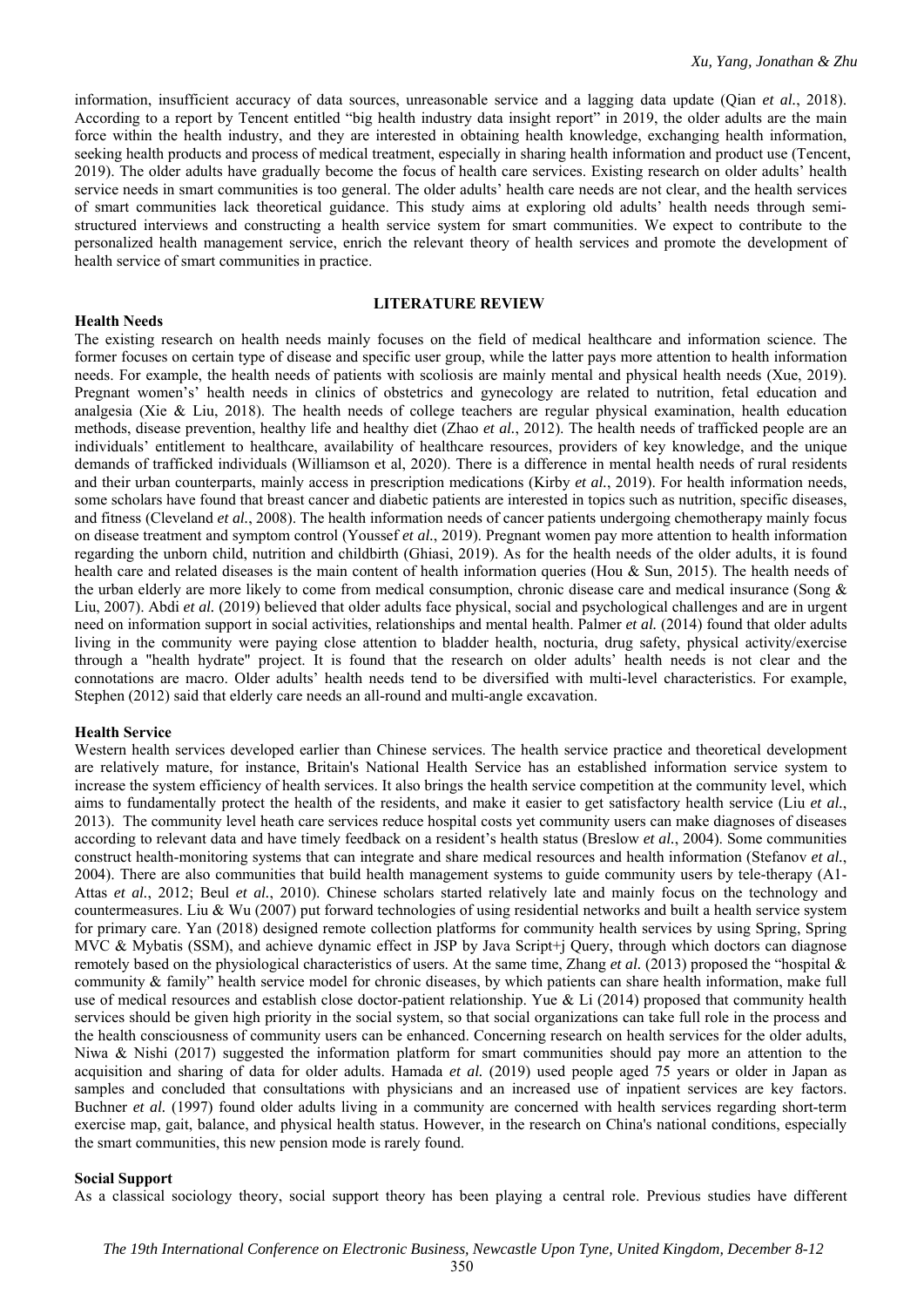classification scheme on social support. Wineman (1990) proposed social support includes emotional support, financial support and companionship while Cutrona (1989) thought social support includes instrumental and emotional support. Riffle *et al.* (1989) divided social support into emotional support, social integration, network support, self-esteem support, material support and information support. Overall, it can be said that social support is divided into subjective support and objective support. Subjective support includes emotional support, while objective support includes material support, information support, economic support and so on. In recent years, social support theory has been applied to the field of the aging care in explaining aging behavior. Li (2019) further divided the functions of social support for older adults into basic life support, emotional support, social relationship support, and security support, and the main object of social support included community workers, pension service institutions, and volunteer groups. Fang (2013) believed that social support for older adults who have not had offspring should come from the government, communities, social organizations and the elderly themselves, and communities should care about the differences in gender, education level, income, social policies and other factors. Kempen *et al.* (2012) found that the impaired vision of older adults in community-living demands more social support, especially professionals' nurses providing quality care. It can be found that social support theory may guide the development of elderly care services.

In general, the research on the health service system of smart communities for older adults was not systematic and in-depth, especially the health needs of older adults, which are not thorough and multivariate. Health service systems in smart communities lack the guidance of relevant theories. So we try to explore health needs of older adults and build the related health service system from the perspective of social support.

# **METHODOLOGY**

# **Research Method**

We have conducted a semi-structured interview based on the grounded theory method. The ground theory approach is a qualitative research method generally accepted in practice Strauss & Corbin, 1990). It is more applicable to the explorative research that aims to develop theories. Theories are generated through interview analysis. There are three steps for ground theory approach: open coding, axial coding, and selective coding.

# **Research Object**

This study selected two representative smart communities: Anhui province (Sanli community and Tieli community in Hefei city). The world health organization (WHO) defines those as above 60 years of age in developing countries are older adults, so the average aged person in this study is over 60 years old. In order to interview efficiently, we selected the older adults who can communicate clearly. In order to better understand older adults' health needs, we also interviewed their children. Finally, 16 older adults and 16 grown-up children agreed to participate in the study. The demographic information is shown in Table 1.

|           | Category                                          | o              | Count Category                                    | Count    |
|-----------|---------------------------------------------------|----------------|---------------------------------------------------|----------|
|           | Older adults                                      |                | Their children                                    |          |
|           | Male                                              | 10             | Male                                              | 9        |
| Gender    | Female                                            | 6              | Female                                            | 7        |
|           | 60-65                                             | 8              | 20-30                                             | 3        |
| Age       | 65-70                                             | 6              | 30-40                                             | 6        |
|           | >70                                               | 2              | >40                                               | 7        |
| Education | Unschooled                                        | 2              | unschooled                                        | $\theta$ |
|           | Private schools /<br>primary schools              | 6              | Private schools /<br>primary schools              | 4        |
|           | Junior high school                                | 5              | Junior high school                                | 6        |
|           | High school/<br>technical secondary school        | $\overline{2}$ | High school/<br>technical secondary school        | 3        |
|           | University (including junior<br>college) or above | 1              | University (including junior<br>college) or above | 3        |

Table 1: Demographic information.

# **Research Procedure**

In the early stage of this study, the recruitment was conducted mainly through the cooperation with the community. We posted posters to introduce the purpose of the study, the conditions of the objects, the time required for the interview and the remuneration. The final interview time was determined to be from 1/5/2019-3/5/2019, during the May Day holiday, so the available time of users was relatively abundant. Before the interview, we coded 16 old people as A1, A2... A16 and 16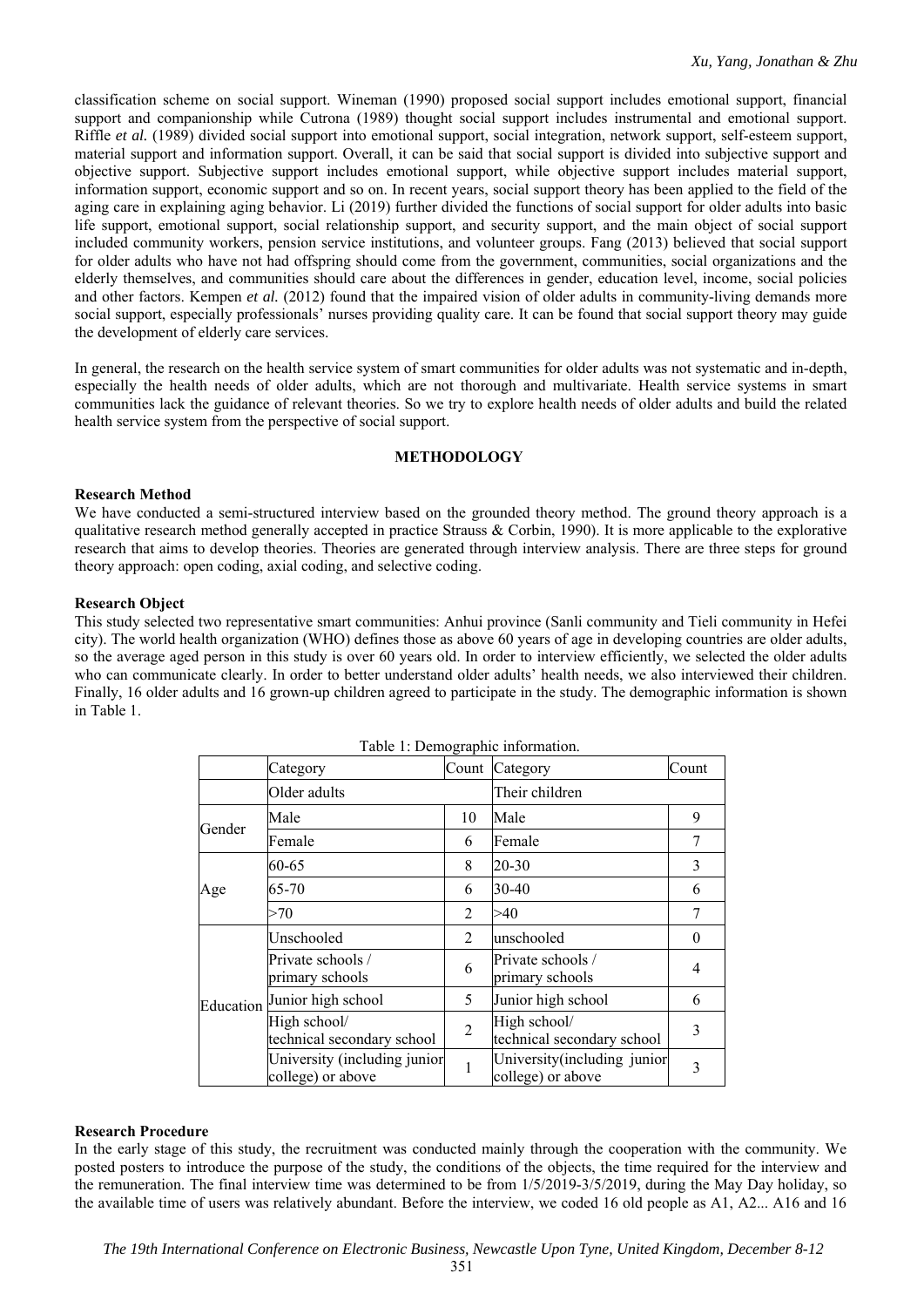grown-up children as B1, B2... B16. The interview process was divided into two groups, which of one group interviewed the older adults and which of the other group interviewed their grown-up children. Each group was composed of two researchers, which of one of responsible is to ask questions and the other for records. The interview is conducted in a faceto-face manner. Before the formal interview, it is necessary to explain the purpose of the interview to the interviewees, tell them that the whole process needs to be taped for later data analyzing, and promise that the recorded content will only be used for academic research and no personal information will be disclosed. At the same time, researchers should pay special attention to the emotional state of the older adults, and timely adjust the interview structure and content, so as to facilitate the interviewees to fully express their views. The whole interview follows the logical progressive and divergent thinking mode. We mainly ask about health needs, difficulties, benefits, suggestions etc.. The questions are: ① what health needs do you/your parents have? ② Do you/your parents have any other health needs? Can you say more? ③ What is your current community like, and do you/your parents have any difficulties?  $\circledcirc$  What health services does your community provide for you/your parents? Detailed questions are shown in Table 2.

|  | Table 2 : Interview questions. |
|--|--------------------------------|
|  |                                |

|                | $\#$ Question to older adults                                                                                                                                                                                                                                                                                                                                                                                                                                                              | Question to their children                                                                                                                       |
|----------------|--------------------------------------------------------------------------------------------------------------------------------------------------------------------------------------------------------------------------------------------------------------------------------------------------------------------------------------------------------------------------------------------------------------------------------------------------------------------------------------------|--------------------------------------------------------------------------------------------------------------------------------------------------|
|                | What health needs do you have?                                                                                                                                                                                                                                                                                                                                                                                                                                                             | What health needs do your parents have?                                                                                                          |
|                | 2 Do you have any other health needs? Can you say<br>more?                                                                                                                                                                                                                                                                                                                                                                                                                                 | Do your parents have any other health needs? Can you<br>say more?                                                                                |
| $\vert$ 3      | What is your current community like and do you<br>have any difficulties?                                                                                                                                                                                                                                                                                                                                                                                                                   | What do you think of your current community and do<br>your parents have any difficulties?                                                        |
| $\overline{4}$ | What health services does your community<br>provide for you?                                                                                                                                                                                                                                                                                                                                                                                                                               | What health services does your community provide for<br>your parents?                                                                            |
| 5              | Do you think the health services in your<br>community have helped your health?                                                                                                                                                                                                                                                                                                                                                                                                             | Do you think the health services in your community<br>have helped your parents' health?                                                          |
|                | $\begin{bmatrix} 6 & \text{Do you have any other health needs that are not} \\ \text{1} & \text{1} & \text{1} \\ \text{2} & \text{1} & \text{2} \\ \text{3} & \text{2} & \text{3} \\ \text{4} & \text{5} & \text{2} \\ \text{5} & \text{6} & \text{2} \\ \text{6} & \text{1} & \text{2} \\ \text{7} & \text{1} & \text{2} \\ \text{8} & \text{1} & \text{2} \\ \text{9} & \text{1} & \text{2} \\ \text{10} & \text{1} & \text{2} \\ \text{11} & \text{12} & \$<br>being met? What is that? | Do your parents have other health needs that are not<br>being met? What is that?                                                                 |
|                | your community.                                                                                                                                                                                                                                                                                                                                                                                                                                                                            | $\vert$ Please provide suggestions about health services in Please provide suggestions about your parents' health<br>services in your community. |

# **DATA ANALYSIS AND RESULTS**

After the interview, the researchers need to translate the recording into text, in which of older adults were encoded as X1, X2,... , X16 and their children are encoded as Y1, Y2... Y16. The entire coding process is handled in Nvivo11, which are powerful and flexible qualitative analysis software developed by QSR (Qualitative solutions & research) in Australia. This software is specially designed for large-scale qualitative research projects, with convenient data input and output, which provides 8 main functions: internal, node, set, queries, models, links, classifications, folders, so that the process of qualitative research and analysis is speed up (Bauer & Gaskell, 2000; Norman et al., 2006). The whole process of this study was conducted by browsing and coding at the same time. The specific details are as follows:

### **Open Coding**

In this process, 32 transcribed texts needed to be encoded, three of which are randomly reserved for a saturation test. It should be noted here that in order to better reflect the real health needs, the encoded nodes must ensure their primitiveness as much as possible. For example, a participant whose code number is A6 said that "I have diabetes, so I like watching health shows on TV around a sensible diet, exercise and the different types of diabetes". We will code (select) key phrases Diet, exercise, types of diabetes. The other participant coded for A13 said that "my children bought me some instruments which can test my blood pressure, blood sugar and so on, but I always forgot how to use and must seek help from my children every time. Especially, when each test finished, it will generate a lot of data which is hard to understand. I can't determine if my blood pressure or blood sugar is high or low, I really wish there was some training". We will encode the usage of the instrument, the interpretation of the health data and training. Finally, we coded out 137 free nodes, and the operation process in Nvivo12 is shown in Figure 1: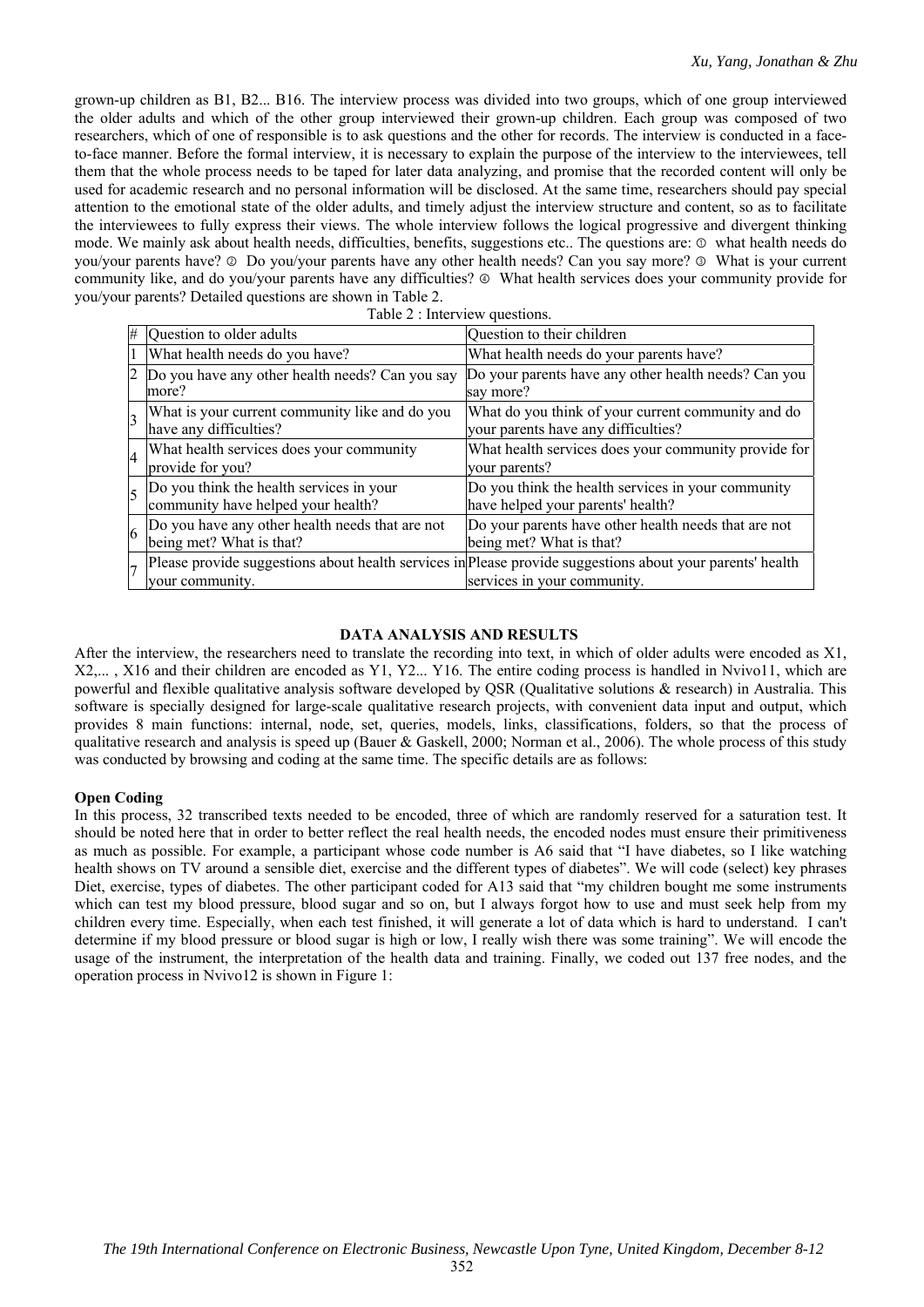| <b>STATISTICS</b><br>File               | Home                                                    |              |                       |                               |                                                 | .                                                                                                                                                                                                                                                                                                                                                                                                                                                                                                                                                               |  |  |  |
|-----------------------------------------|---------------------------------------------------------|--------------|-----------------------|-------------------------------|-------------------------------------------------|-----------------------------------------------------------------------------------------------------------------------------------------------------------------------------------------------------------------------------------------------------------------------------------------------------------------------------------------------------------------------------------------------------------------------------------------------------------------------------------------------------------------------------------------------------------------|--|--|--|
|                                         | Import                                                  |              | Create                | Explore                       | Share                                           |                                                                                                                                                                                                                                                                                                                                                                                                                                                                                                                                                                 |  |  |  |
| Paste<br>Clipboard                      | $\times$ Cut<br><b>EE</b> Copy<br>Properties<br>Merge * |              | Open                  | ಕಾಶ<br>Memo<br>Link *<br>Item | Add To Set<br>Create As Code<br>Create As Cases | Visualize<br>File<br>Query<br>Code<br>Range<br>Uncode<br>Case<br>Auto<br>Code<br>Code<br>Classification<br>Classification *<br>Codina<br>Classification<br>Explore                                                                                                                                                                                                                                                                                                                                                                                              |  |  |  |
|                                         | $\hat{}$                                                |              | <b>Search Project</b> |                               | $\checkmark$                                    | A1<br>$\mathbf{\times}$                                                                                                                                                                                                                                                                                                                                                                                                                                                                                                                                         |  |  |  |
|                                         | <b>Quick Access</b>                                     |              |                       |                               |                                                 |                                                                                                                                                                                                                                                                                                                                                                                                                                                                                                                                                                 |  |  |  |
| <b>Files</b>                            |                                                         | <b>Files</b> |                       |                               |                                                 |                                                                                                                                                                                                                                                                                                                                                                                                                                                                                                                                                                 |  |  |  |
|                                         | Memos                                                   |              | Name / Codes          |                               | <b>References</b>                               | Q1: What health needs do you have?<br>1 I have diabetes. I especially want to know how to control diet, how to healthy exercise.                                                                                                                                                                                                                                                                                                                                                                                                                                |  |  |  |
| Modes                                   |                                                         |              | A1                    | $\overline{7}$                | 7                                               | And I need to measure my blood sugar every day, which is really troublesome. I really hope                                                                                                                                                                                                                                                                                                                                                                                                                                                                      |  |  |  |
|                                         |                                                         |              | A <sub>10</sub>       | 10                            | 10                                              | the community health service station can help me.                                                                                                                                                                                                                                                                                                                                                                                                                                                                                                               |  |  |  |
| $\triangleq$ $\boxed{\frac{1}{2}}$ Data |                                                         |              | A11                   | 10                            | 10                                              | Q2: Do you have any other health needs? Can you say more?                                                                                                                                                                                                                                                                                                                                                                                                                                                                                                       |  |  |  |
| <b>Files</b>                            | <b>Mill File Classifications</b>                        |              | A12                   | 11                            | 12                                              | 2 I have a blood sugar meter, but I can't operate well.                                                                                                                                                                                                                                                                                                                                                                                                                                                                                                         |  |  |  |
|                                         | <b>Externals</b>                                        |              | A13                   | $\overline{7}$                | 8                                               | Sometimes there are all kinds of data and I don't know what it means.                                                                                                                                                                                                                                                                                                                                                                                                                                                                                           |  |  |  |
|                                         |                                                         |              | A14                   | 11                            | 15                                              | It would be nice if someone could help interpret it.                                                                                                                                                                                                                                                                                                                                                                                                                                                                                                            |  |  |  |
| Codes                                   |                                                         |              | A15                   | 7                             | 9                                               | O3: What is your current community like and do you have any difficulties?                                                                                                                                                                                                                                                                                                                                                                                                                                                                                       |  |  |  |
| <b>C</b> Nodes                          |                                                         |              | A16                   | $\circ$                       | 11                                              | 3 The community often put up some paper in the corridor to introduce the disease prevention,                                                                                                                                                                                                                                                                                                                                                                                                                                                                    |  |  |  |
|                                         | <b>Co</b> Relationships                                 |              | A <sub>2</sub>        | 9                             | 11                                              | but it is of little effect.                                                                                                                                                                                                                                                                                                                                                                                                                                                                                                                                     |  |  |  |
|                                         | Relationship Types                                      |              | A <sub>3</sub>        | $\overline{\mathbf{z}}$       | 8                                               | O4: What health services does your community provide for you?                                                                                                                                                                                                                                                                                                                                                                                                                                                                                                   |  |  |  |
| Cases                                   |                                                         |              | A4                    | 8                             | 9                                               | 4 There are often free clinics at the community gate, such as dental examinations, blood                                                                                                                                                                                                                                                                                                                                                                                                                                                                        |  |  |  |
| <b>Notes</b>                            |                                                         |              | A5                    | 6                             | 6                                               | pressure measurements, cataracts, etc.                                                                                                                                                                                                                                                                                                                                                                                                                                                                                                                          |  |  |  |
|                                         |                                                         |              | A6                    | $\overline{\mathbf{z}}$       | 8                                               | O5: Do you think the health services in your community have helped your health?                                                                                                                                                                                                                                                                                                                                                                                                                                                                                 |  |  |  |
| Search                                  |                                                         |              | A7                    | 11                            | 11                                              | 5 Help is not very big, the control of some chronic diseases may help larger, some serious                                                                                                                                                                                                                                                                                                                                                                                                                                                                      |  |  |  |
| <b>DIC Maps</b>                         |                                                         |              | A8                    | 9                             | 12                                              | diseases still need to go to a big hospital.                                                                                                                                                                                                                                                                                                                                                                                                                                                                                                                    |  |  |  |
| $\triangleright$ $\blacksquare$ Output  |                                                         | n            | A9                    | 8                             | 8                                               | O6: Do you have any other health needs that are not being met? What is that?                                                                                                                                                                                                                                                                                                                                                                                                                                                                                    |  |  |  |
|                                         |                                                         |              |                       |                               |                                                 | $6A$ lot of<br>First of all, as mentioned earlier, I can't use those products, I can't read the data, and no one<br>can help me.<br>Secondly, if the community can provide some on-site services or training courses, I can learn<br>some knowledge of diabetes.<br>Finally, it would be better if someone would organize a lot of activities and get together and<br>talk about illness and care and have a chat.<br>Q7: Please provide suggestions about health services in your community.<br>7 Attention should be paid to the needs of our elderly people. |  |  |  |
|                                         |                                                         |              |                       |                               |                                                 | The current community only focuses on making money and pays too little attention to the<br>health of its users.<br>Figure 1: The process of open coding.                                                                                                                                                                                                                                                                                                                                                                                                        |  |  |  |

### **Axial Coding**

 $\bullet = \bullet \bullet \bullet$ 

Axial Coding is to sort out the free nodes obtained in the open Coding process, then merge the nodes with repetition and similar meanings, and further summarize them into higher level tree nodes. For example, treatment and seeing doctors is a similar concept, collectively referred to as treatment. Use and operation are also a similar concept, therefore are unified to the use.

Exercise, diet, sleep, longevity are the nodes mainly involved in daily healthy life. We put them into one category and named them as daily health. Similarly, diagnosis method, diagnosis result, prescription, treatment plan, medical record are the nodes mainly involved in the diagnosis and treatment process related to the disease. We put them in one category and named diagnosis and treatment. However, from Open Coding process, we found that the health needs of the older adults were relatively scattered, with 69 nodes with a frequency of 3 or below. In order to highlight the main health needs of older adults, the nodes with a frequency above 3 were selected for analysis in this study. Finally, after repeated induction and discussion, the research team finally obtained 57 free nodes and 8 tree nodes. At the same time, after the saturation test, we found that the internal consistency of the code reached 90.07%, which met the research requirements, and allowed for the continuation to the next operation.

### **Selective Coding**

In this process, we need further summaries the free nodes and tree nodes to find the hierarchical relationship, parallel relationship or causal relationship. Through analysis, we consider that there is a parallel relationship between different tree nodes. Based on existing research on the classification of social support (Wineman, 1990; Cutrona, 1989; Riffle *et al.*, 1989), and combining with results in axial coding, finally, the 8 tree nodes were divided into 4 higher levels: information needs, instrument needs, substance needs, emotion needs. Information needs contain daily health, pathological knowledge, diagnosis and treatment. Instrument needs contain the use, booking, pay, etc. related to wearables devices and mobile terminals. Substance needs contain purchase, reimbursement ratio, nursing home fees, home care fees and so on related to medical insurance and medical cost. Emotion needs are related to mental health that involved patient support, help, loneliness, depression, etc., the specific whole node is shown in Table 3.

| Table3: Health Needs. |                                       |                                                                                                                                  |  |  |  |
|-----------------------|---------------------------------------|----------------------------------------------------------------------------------------------------------------------------------|--|--|--|
| Tree Nodes            | Tree Nodes                            | Free Nodes                                                                                                                       |  |  |  |
|                       | Daily Health                          | Diet, exercise, health maintenance, sleep, nutrition, longevity,<br>health care, lectures, popular science, physical examination |  |  |  |
|                       | Pathological<br>Information Knowledge | Types of disease, pathologic etiology, symptoms,<br>complications, preventive care, rescue measures, precautions                 |  |  |  |
|                       | Diagnosis and<br>Treatment            | Diagnosis method, diagnosis result, prescription, treatment<br>plan, medical record, medicine, prognosis                         |  |  |  |
| Instrument            | Wearables<br>Devices                  | Usage, data interpretation, function, effect, product category,<br>health privacy, experience, health certification              |  |  |  |
|                       | Mobile Terminals                      | Register/login, book, pay, search, notify, comment                                                                               |  |  |  |
| Substance             | Medical Insurance                     | Payment/purchase, insurance rules, insurance coverage,<br>reimbursement ratio                                                    |  |  |  |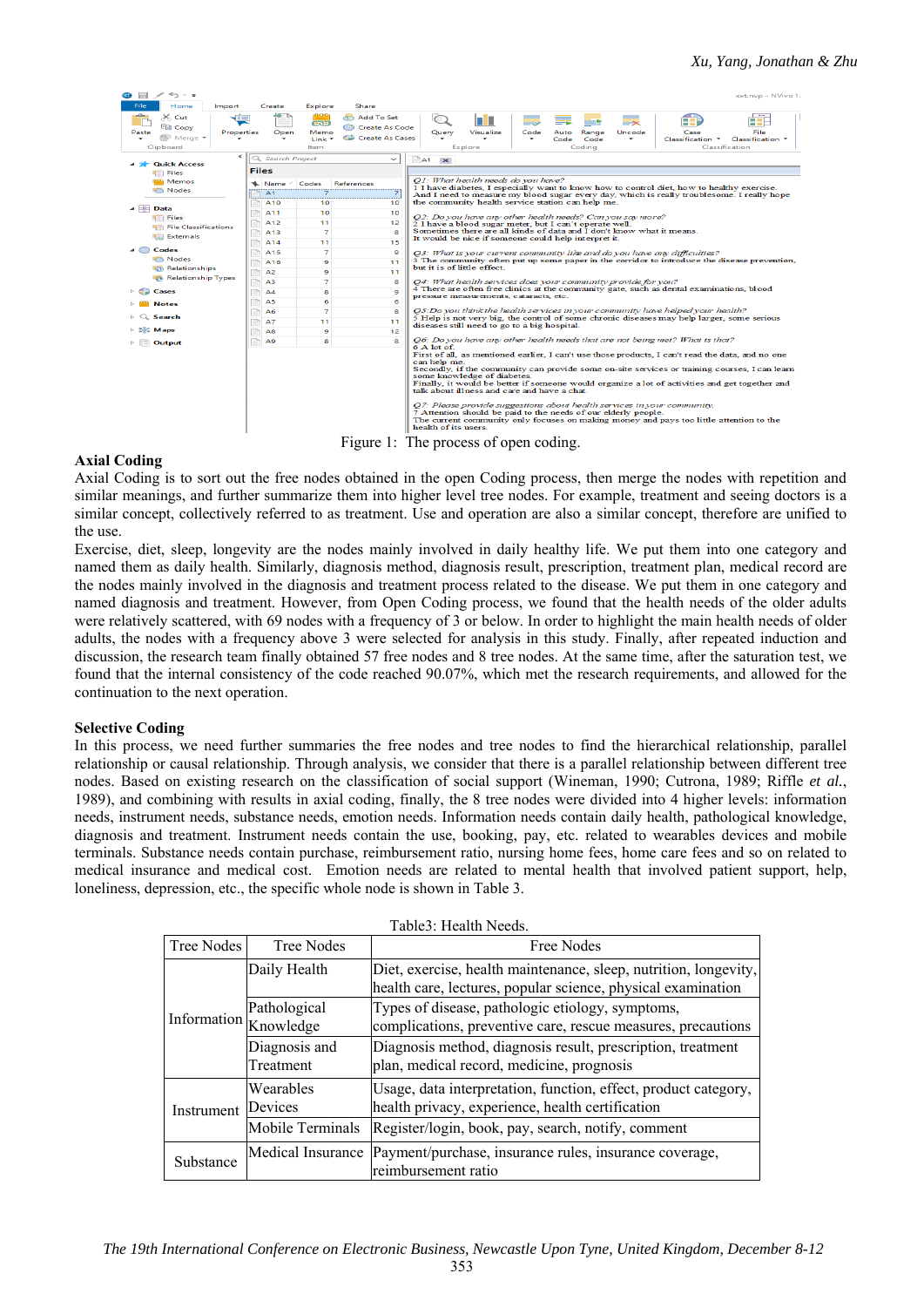|         | Medical Cost  | Nursing home fees, home care fees, household service fees,<br>drug fees, hospital fees, treatment fees, examination fees,<br>education fees for the elderly |
|---------|---------------|-------------------------------------------------------------------------------------------------------------------------------------------------------------|
| Emotion | Mental Health | Disease communication, patient support, help, understanding<br>and tolerance, inferiority, loneliness, depression                                           |

### **DISCUSSION**

After the three coding stages - open coding, axial coding, and selective coding, we identified 57 free nodes, 8 tree nodes, and corresponding 4 core tree nodes. Next, we will build the service system from the perspective of subjects and functions of social support. The subjects of social support involved in this study are government departments, enterprises, medical service institutions, smart communities, volunteers and so on. The main functions are as follows: information support, instrument support, substance support, emotion support, as shown in Figure 2.



Figure2: Health service system.

The first layer refers to health needs of older adults. It belongs to the basic level and is the driver of health services in smart communities. According to the results of the interview, the health needs of older adults are divided into information needs, instrument needs, substance needs and emotional needs. But there are also variations within the health needs of older adults, for example, an interviewee coded A3 said that "I pay special attention to healthy diets." Some books and fitness TV programs that often discuss food safety and how to match dishes are very helpful to me." Another interviewee coded A9 said: "I don't pay special attention to healthy diets, nor do I limit my diet too much, I think too much attention will lead to the lack of nutrition in the body, as long as it is not too much." So smart communities also need to pay attention to the characteristics of the older adults and provide targeted health services.

The second layer is about policies and regulations. As a decision-maker, the nation provides policy and financial support for the health services of older adults in smart communities, providing substance support in terms of medical insurance and medical cost. The optimal outcome is that the government should increase the policy support in the provision of care for the aged, intensify top-level design and overall planning for the older adults in smart communities, and establish a data standard system. In addition, current governmental departments should gradually increase the investment in the construction of health service platforms of smart communities, especially the support for the key technology. The nation should also increase financial support for health services of older adults. For example, the financial subsidy and reimbursement amount of medical expenses for older adults with major diseases or chronic diseases should be gradually increased, so as to relieve the financial pressure of such families in terms of health services and care services to a certain extent.

The third layer is about resources and cooperation. Smart communities need to cooperate with other organizations, such as medical institutions, social organization. Medical organizations such as hospitals, private clinics and community health service stations should provide education, training, health lectures, free diagnosis, tele-medicine, psychological counseling, door-to-door services, etc. Then help to realize the daily health, treatment, monitoring and distress measures of other multidimensional health service. Social organizations include the internet companies, electronic manufacturing enterprises, volunteers, elderly organizations and housekeeping organizations. Internet companies and electronic manufacturing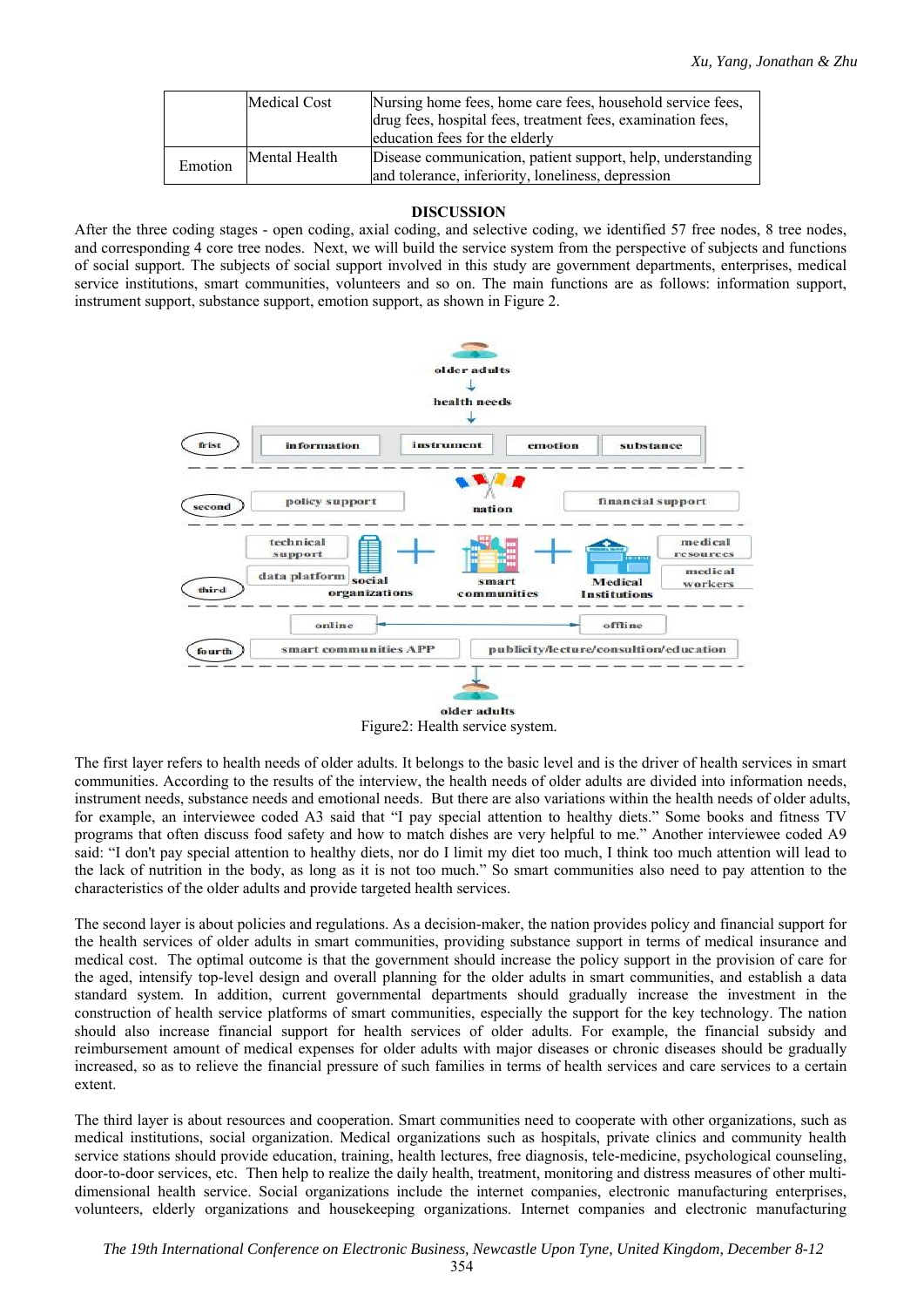enterprises can provide instrument support for the development of health services in smart communities. Enterprise developers should regularly provide experiential teaching on the use of wearable devices and mobile terminal products and train the older adults on the use of electronic products. Volunteers, elderly institutions and housekeeping organizations should take a unified approach to smart communities to form a united service system, the old people can seek for help by urgent button, then related organizations can obtain effectively key information at the fastest speed, so as to provide information and emotion support. So this layer can provide information, instrument and emotion support.

The fourth layer is about service form/type. The key type is a combination of online & offline health services, online mainly through smart community APPs, The older adults can not only input, collect, query and analyze the health data, but also have various functions such as registration, medical treatment, housekeeping, first aid and user communication. For offline, the community should build a health service site where the older adults can consult and learn by themselves. At the same time, the community should provide information support, for example, regularly carry out daily health consultation, health lectures, as well as the publicity, education and learning education of common diseases. Then encourage more volunteers to participate in elderly care services, they can organize regular visits and one-to-one health reviews that can imply various functions of social support. This layer can also provide information, instrument and emotional support.

### **CONCLUSION**

Based on the health needs of older adults, this study conducted interviews with 16 older adults and 16 of their grown-up children in two representative smart communities. We identified 57 free nodes, 8 tree nodes by open coding, axial coding, further combination with the classification of social support, the health needs of the older adults were divided into 4 core tree nodes. Finally, from the perspective of subjects and functions of social support, it further constructs the health service system of smart communities. In summary, this study can help us to enrich the research of the health needs and health services of the older adults in smart communities, therefore raising health consciousness of the older adults and guiding development of smart community health information services. At the same time, this study also has several constraints. In this study, the elderly participants are independent and can take care of themselves, whilst there is a population of individuals who are disabled and totally dependent on other, this population's health information needs should also be explored. Besides, we only collected data from two smart communities, so need to expand the number of participants. Finally, the health information service system needs to be tested in practice.

### **ACKNOWLEDGMENT**

This work is supported by grant 2018CW06 of Scientific Research Foundation of Graduate School from Nanjing University, China.

### **REFERENCES**

- A1-Attas, R., Yassine, A., & Shirmohammadi, S. (2012). Tele-medical applications in home-based health care. Multimedia and Expo Workshops (ICMEW). In Proceedings of IEEE International Conference on Communications (p.441-446), ICC, Ottawa, Canada, June10-15.
- A notice issued by the state council on the issuance of the 13th five-year plan for the development of national undertakings for the elderly and the construction of the old-age care system. Retrieved from http://www.gov.cn/zhengce/content/2017-03/06/content 5173930.htm (accessed 8 December 2019).
- Abdi, S., Spann, A., Borilovic, J., et al. (2019). Understanding the care and support needs of older people: a scoping review and categorisation using the WHO international classification of functioning, disability and health framework (ICF). BMC Geriatrics, 19, 195.
- Buchner, D.M., Cress, M.E., deLateur, B.J., et al. (1997). The effect of strength and endurance training on gait, balance, fall risk, and health services use in community-living older adults. Journal of Gerontology Series A-biological Sciences and Medical Sciences, 52(4), M218-M224.
- Beul, S., Mennicken, S., Ziefle, M., et al. (2010). What happens after calling the ambulance: information, communication, and acceptance issues in a telemedical workflow. In Proceedings of International Conference on IEEE (pp. 98-103), IC, London, UK, June 28-30.
- Bauer, M., & Gaskell, G. (2000). Qualitative research with text, image and sound. London: Sage.
- Breslow, M.J., Rosenfeld, B.A., Doerfler, M., et al. (2004). Effect of a multiple-site intensive care unit telemedicine program on clinical and economic outcomes: An alternative paradigm for intensivist staffing. Critical Care Medicine, 32(1), 31- 38.
- Cleveland, A.D., Pan, X.Q., Chen, J.P., et al. (2008). Health information needs analysis and use of related network resources - a survey of the Chinese population in Dallas and the area. Library and Information Service, 52(3), 112-116.
- Cutrona, C.E. (1989). Ratings of social support by adolescents and adult informants: degree of correspondence and prediction of depressive symptoms. Journal of Personality and Social Psychology, 57(4), 723-730.
- Free, C., Phillips, G., Watson, L. et al. (2013). The effectiveness of mobile-health technologies to improve health care service delivery processes: a systematic review and meta-analysis. PLOS Medicine, 10(1), 1-26.
- Fang, S.G. (2013). Research on the reconstruction of social life of the older adults who lost their only child from the perspective of social support theory. Journal of china national school of administration, 4:104-108.
- Glaser, B.G., & Strauss, A.L. (1967). The discovery of grounded theory: strategies for qualitative research. Chicago IL US: Aldine publishing company.

*The 19th International Conference on Electronic Business, Newcastle Upon Tyne, United Kingdom, December 8-12*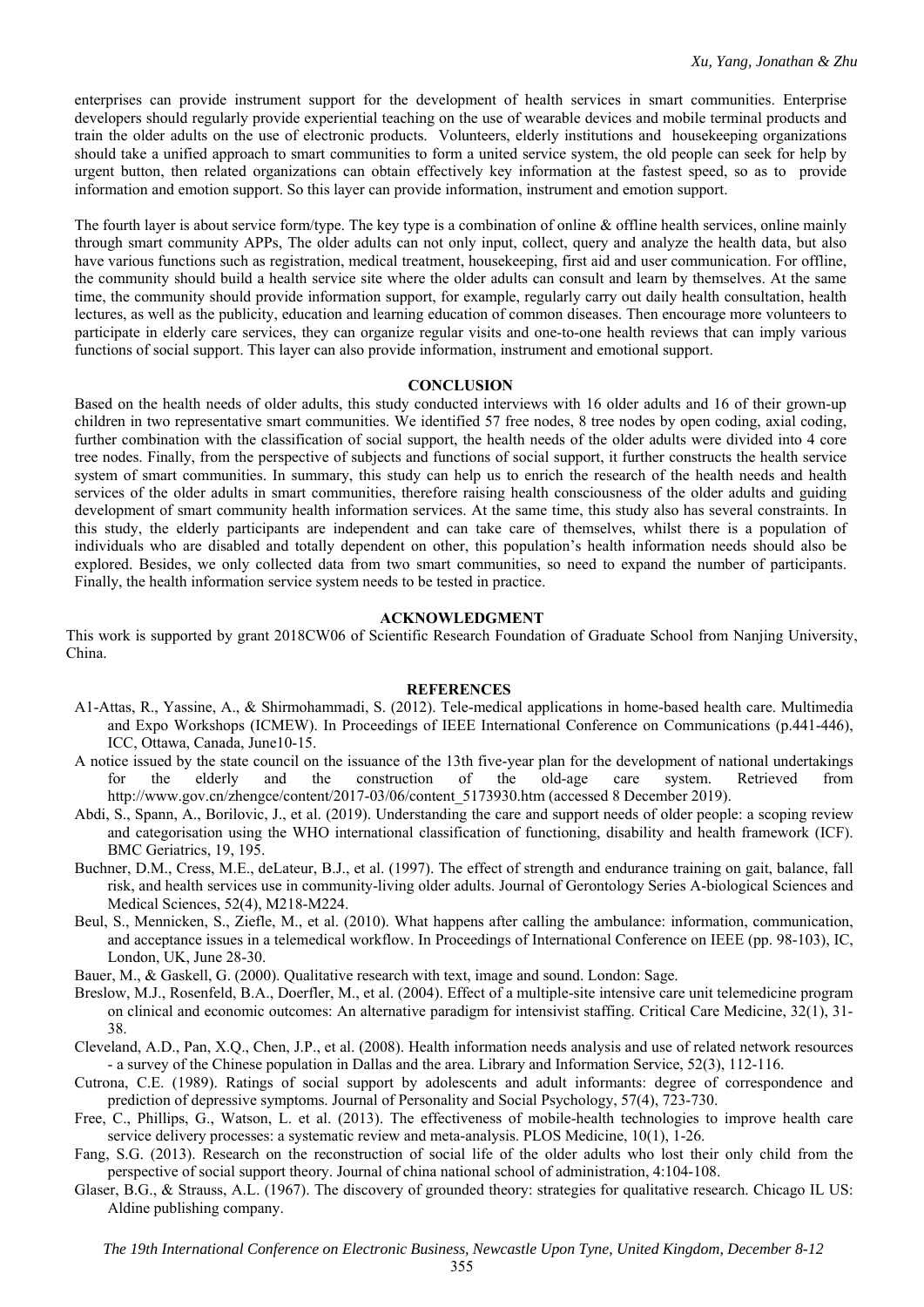- Ghiasi, A. (2019). Health information needs, sources of information, and barriers to accessing health information among pregnant women: a systematic review of research. Journal of Maternal-fetal & Neonatal Medicine, DOI: 10.1080/14767058.2019.1634685.
- Hou, X.N., & Sun, J. (2015). Research on internet health information search behavior of outpatients in 3A hospital of Beijing. Library and Information Service, 59(20), 126-131.
- Hamada, S., Takahashi, H., Sokoto, N., et al. (2019). Household income relationship with health services utilization and healthcare expenditures in people aged 75 years or older in Japan: a population-based study using medical and longterm care insurance claims data. Journal of Epidemiology, 29(10), 377-383.
- Kirby, J.B., Zuvekas, S.H., Borsky, A.E., et al. (2019). Rural residents with mental health needs have fewer care visits than urban counterparts. Health Affairs, 38(12), 2057-2060.
- Kempen, G.I.J.M., Ballemans, J., Ranchor, A.V., et al. (2012). The impact of low vision on activities of daily living, symptoms of depression, feelings of anxiety and social support in community-living older adults seeking vision rehabilitation services. Quality of Life Research, 21(8), 1405-1411.
- Liu, Q., & Wu, X.M. (2007). A health service system for primary care using residential networks. Beijing Biomedical Engineering, 26(6), 643-647.
- Liu, J.C., Hao, X.N., Bo, T. et al. (2013). The significance and enlightenment of the performance management system of National Health Service in UK to China. Journal of Applied Clinical Pediatrics, 16(8), 2663-2666.
- Li, J.Y. (2019). Construction of multi-support system of mutual aid and support for the aged in Wuhan from the perspective of social support (Master's dissertation, Central China Normal University, Wuhan, Hubei Province).
- Ma, F.C., & Zhou, L.Q. (2018). Knowledge management and service oriented to wisdom and health. Journal of Chinese Library, 44(237), 4-19.
- Norman, K., Yvonna, S., & Michael, D. (2006). Discipling qualitative research. International Journal of Qualitative Studies in Education, (06), 769-782.
- Nydén, K., Petersson, M., & Nyström, M. (2003). Unsatisfied basic needs of older patients in emergency care environmentsobstacles to an active role in decision making. Journal of Clinical Nursing, 12(2), 268-274.
- Niwa, A., & Nishi, H. (2017). An information platform for smart communities realizing data usage authentication and secure data sharing. In Proceedings of Fifth International Symposium on Computing and Networking (pp. 119-125), CANDAR, Aomori, Japan, November 19-22.
- Palmer, M.H., Marquez, C.S., Kline, K.V., et al. (2014). Hydrate for health listening to older adults' need for information. Journal of Gerontological Nursing, 40(10), 24-33.
- Pantelopoulos, A., & Bourbakis, N.G. (2010). A survey on wearable sensor-based systems for health monitoring and prognosis.
- IEEE Transactions on Systems Man and Cybernetics Part C-applications and Reviews, 40(1), 1-12.
- Qian, D.M., Yang, Y.J., Zheng, J.M., et al. (2018). Review on the research trends of health information service at home and abroad. Digital Library Forum, 8: 66-72.
- Riffle, K.L., Yoho, J., & Sams, J. (1989). Health-promoting behaviors, perceived social support, and self-reported health of Appalachian elderly. Public Health Nursing, 6(4), 204-211.
- Robert, M., & Kathleen, H. W. (1994). Designing service delivery systems: lessons from the development of communitybased systems of care for the elderly. Public Administration Review, 54 (3), 245-252.
- Stefanov, D.H., Bien, Z., & Bang, W.C. (2004). The smart house for older persons and persons with physical disabilities: structure, technology arrangements, and perspectives. IEEE Transactions on Neural Systems and Rehabilitation Engineering, 12(2), 228-250.
- Song, B.A., & Liu, X. (2007). A sociological study on the health needs and medical consumption of the urban elderly. Journal of Fujian Party School, 10: 21-24.
- Stephen T. (2012). Maslow's hierarchy of human needs and the adoption of health-related technologies for older adults. Ageing International, 37(4), 470-488.
- Wang, S. Y., Kelly, G., & Gross, C. (2018). Information needs of older women with early-stage breast cancer when making radiation therapy decisions. International Journal of Radiation Oncology Biology Physics, 100(2), 532-543.
- Wineman, N.M. (1990). Adaptation to multiple sclerosis: the role of social support, functional disability, and perceived uncertainty. Nursing Research, 39(5), 294-299.
- Williamson, V., Borschmann, R., Zimmerman, C., et al. (2020). Responding to the health needs of trafficked people: a qualitative study of professionals in England and Scotland. Health & Social Care in the Community, 28(1), 173-181.
- Wu, S.W. (2013). Some thoughts on the construction of intelligent community. Ningbo Economy, (03),7-9.
- Wu, T. (2017). Application research of personalized health information service for smart community (Master's thesis, Beijing Jiaotong University, Beijing).
- Xue, S.W. (2019). A Study on the medical social work services' actuality and countermeasures, which is based on the health demands of scoliosis patients in hospital S (Master's thesis, Shandong University, Jinan, Shandong Province).
- Xie, H.B., & Liu, X.R. (2018). The investigation and analysis of obstetrics and gynecology clinic maternal health education demand. Journal of Practical Clinical Medicine, 15(6), 226-227.
- Yue, J.L., & Li, X.Y. (2014). Health awareness and health service utilization of floating population from community perspective -based on the study of Pearl River delta. Journal of Public Management, 11(4), 125-135.
- Yan, J. (2018). Design and implementation of community health service platform based on SSM architecture. Computer Knowledge and Technology, 14(1), 81-83:93.